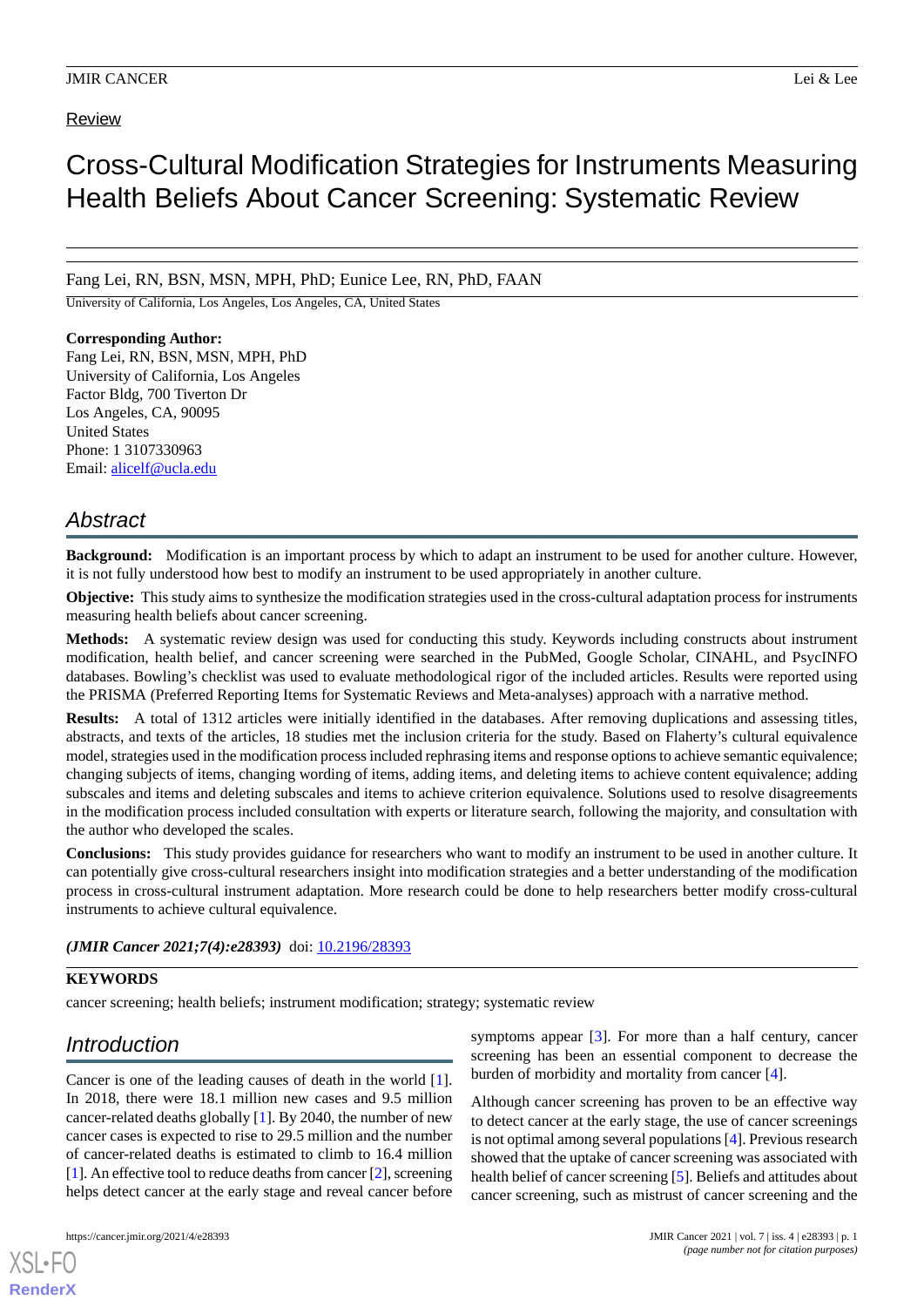health care system, beliefs toward the cancer screening process or illness, and fatalistic beliefs, are important factors influencing the participation of high-risk populations in cancer screening [[6](#page-9-5)[-10](#page-9-6)]. Among minority ethnic groups, traditional cultural values, health beliefs about concepts of preventive health, fear of cancer screening, belief that cancer screening is unnecessary unless one is ill, misconceptions concerning one's susceptibility to cancer, and stigmatization may also deter high-risk populations from getting cancer screening [[11\]](#page-9-7).

Based on the health belief model, health belief of cancer screening can be measured by 6 constructs, including perceived severity and susceptibility of cancer, perceived benefits and barriers of cancer screening, self-efficacy, and cues to action of cancer screening [\[12](#page-9-8)]. Previous researchers have developed several instruments to measure these constructs on health beliefs of cancer screening [\[13](#page-9-9),[14\]](#page-9-10). One of the most widely used scales [[15\]](#page-9-11) is Champion's Health Belief Model Scale, originally developed to measure the health beliefs of US populations toward breast cancer screening [[14\]](#page-9-10). Later it was translated and modified to different language versions to test health beliefs of cancer screening in other countries and cultures (eg, other groups of people who hold similar values and beliefs about health behaviors) [\[16](#page-9-12)].

Cross-cultural instrument adaptation includes 2 necessary steps, instrument translation and instrument modification [[17\]](#page-9-13). Adapting an instrument to be used in another culture is not merely translating the instrument to another language. Since cultural backgrounds vary among different population groups, modifying the instrument to meet the cultural equivalence is essential for ensuring the reliability and validity of translated instruments [\[18](#page-9-14)]. According to Flaherty et al [\[19](#page-9-15)], a 5-stage equivalence should be met to maintain the integrity of the translated instrument: (1) semantic equivalence ensures the meaning of each item remains conceptually and idiomatically the same, (2) content equivalence ensures the content of each item in the instrument has consistent cultural relevance, (3) technical equivalence ensures the methods of data collection (interviews, observation, or self-report) elicit comparable data, (4) criterion equivalence establishes the normative interpretation of the variable, and (5) conceptual equivalence ensures the same theoretical construct is being measured in each culture.

Compared to a newly developed instrument, using various modification methods to adapt an existing instrument to be used in the target population is a cost efficient and time-saving choice [[17\]](#page-9-13). Although reasons for considering modifications in the adaptation process, including missing concepts or dimensions, different meaning of concepts, different interpretation of terms or phrases, different style of responding, and complex or difficult respond options, were reported in a previous study [[18\]](#page-9-14), ways to use the modification strategies to adapt the instrument to measure health belief of cancer screening in another population/ethnicity to achieve cultural equivalence were not reported. Synthesizing the modification strategies used in the cross-cultural instrument adaptation process will provide general guidance to help novice researchers gain deeper insight into the instrument modification process.

The purpose of this systematic review was to synthesize the modification strategies used in the cross-cultural instrument adaptation process measuring health belief of cancer screening for another population/ethnicity based on Flaherty's cultural equivalence model [[19\]](#page-9-15), especially focusing on semantic, content, and criterion equivalence. This study will provide guidance for researchers who want to modify an instrument to be used in another culture. The modification strategies synthesized in the findings of this study could be further generalized to the modification process of other instruments.

# *Methods*

A systematic review design was used for conducting this study. Keywords including constructs about instrument modification, health belief, and cancer screening were searched in the PubMed, Google Scholar, CINAHL, and PsycINFO databases in June 2020. Detailed keywords from each construct included (1) instrument modification: instrument, modify, revise, adapt, adaptation, refinement, refine; (2) health belief: perception, attitude, belief, perspective; and (3) cancer screening: cancer, screening, prevent, prevention. Equivalent index terms with the same meanings were also searched. Inclusion criteria for the articles were (1) peer-reviewed articles, (2) reported instrument modification process about health beliefs toward cancer screening, and (3) published in the English language (which could be read by the authors). The exclusion criteria were (1) informal articles such as commentary, letter to the editor, and conference abstract and (2) constructs from the health belief model not included.

For identifying relevant studies, keywords were applied to search the full text of articles in the databases. Titles and abstracts of the articles were read further to exclude irrelevant studies. Articles in the reference list of selected articles were also searched. Inclusion and exclusion criteria were evaluated during the process. Information on the purpose, sample, setting, methods, results, and discussion of the included articles was extracted and entered into the table of evidence. Bowling's checklist was used to evaluate methodological rigor of the included articles [\[20](#page-9-16)]. The studies' aims, methods, results, and conclusions were evaluated by assessing the 20 items in Bowling's checklist. Results in the study were reported using a narrative method following the PRISMA (Preferred Reporting Items for Systematic Reviews and Meta-analyses) guidelines [[21\]](#page-9-17) (see [Multimedia Appendix 1](#page-8-0) for PRISMA checklist).

# *Results*

# **Search Findings**

A total of 1312 articles were initially identified in the databases. After removing duplications, the titles and abstracts of the articles were assessed further, and 1293 articles were excluded in the process. Out of the 19 remaining articles screened, 1 article was further excluded because it focused on the cultural beliefs of cancer screening instead of health beliefs of cancer screening. In total, 18 studies met the inclusion criteria and were included in the study [\[22](#page-9-18)[-39](#page-10-0)] ([Figure 1](#page-2-0)).

**[RenderX](http://www.renderx.com/)**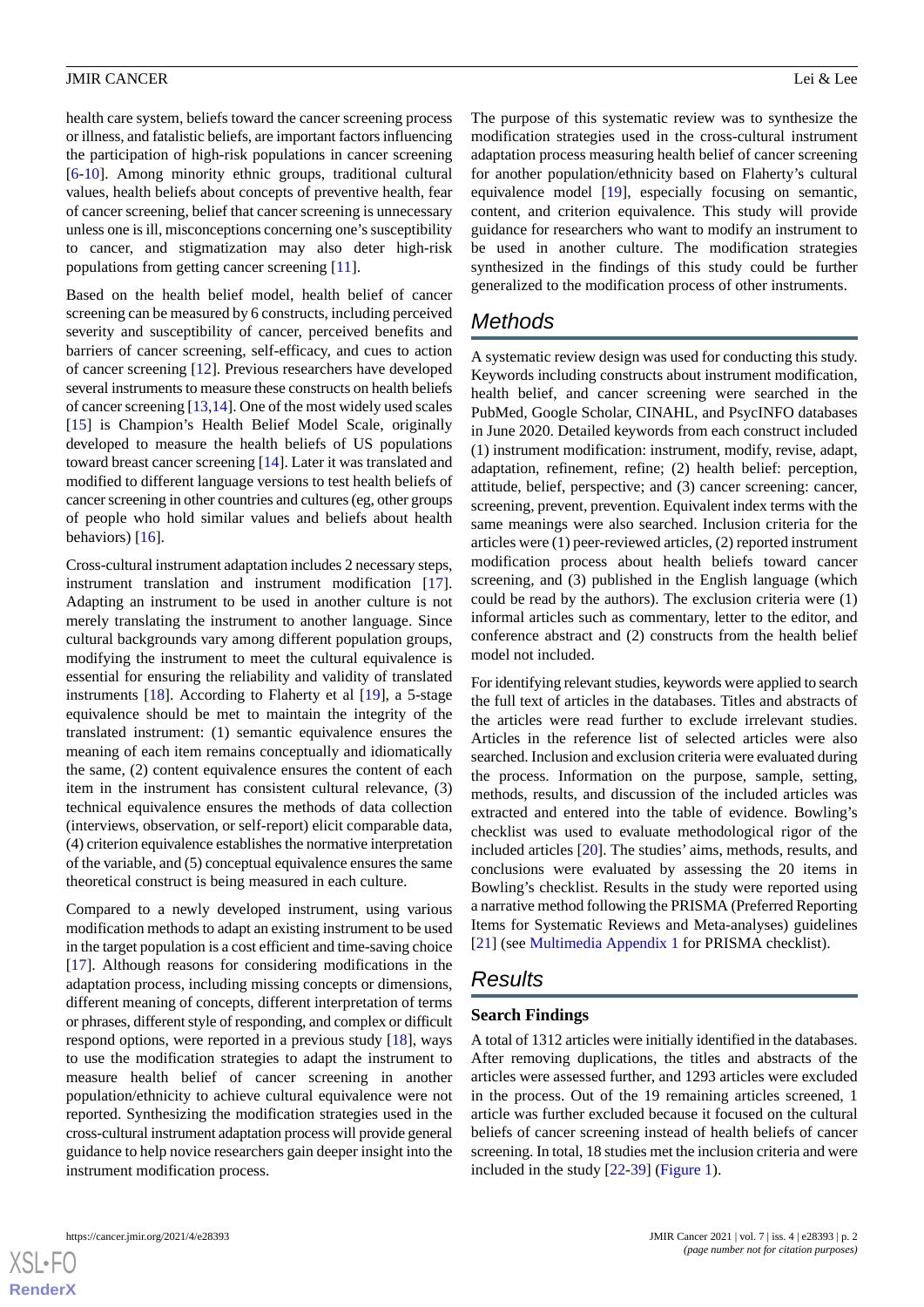<span id="page-2-0"></span>



# **Study Characteristics**

Among the 18 reviewed studies ([Table 1](#page-3-0)), 5 were conducted in Turkey [[22-](#page-9-18)[26\]](#page-10-1), 3 in Iran [\[27](#page-10-2)-[29](#page-10-3)], 2 in the United States [[30,](#page-10-4)[31\]](#page-10-5), and 1 each in Mexico [[32\]](#page-10-6), Indonesia [[33\]](#page-10-7), Malta [\[34](#page-10-8)], South Korea [\[35](#page-10-9)], Jordan [\[36](#page-10-10)], Malaysia [\[37](#page-10-11)], the city of Kaunas in Lithuania [\[38](#page-10-12)], and Cyprus [[39\]](#page-10-0). The publication years of the studies ranged from 2001 to 2020. The sample size of the studies ranged from 15 to 656. Convenience sampling [\[22](#page-9-18)[,25](#page-9-19),[28,](#page-10-13)[32](#page-10-6)[-35](#page-10-9)] and random sampling methods [\[23](#page-9-20),[27](#page-10-2)[,29](#page-10-3),[36](#page-10-10)[,37](#page-10-11)] were the most

frequently used recruitment methods. Champion's Health Belief Model Scale [[14\]](#page-9-10) was most commonly (17/18) adapted in the studies. The remaining study [[30\]](#page-10-4) created their scale by combining an adapted health belief scale from Menon et al [\[40](#page-10-14)] and a severity scale by Champion [\[41](#page-10-15)]. All studies were guided by the health belief model. Sixteen studies were about health beliefs of breast cancer screening and 2 studies were about health beliefs of colorectal and cervical cancer screening. All adapted instruments in the studies were proved to be valid and reliable through the validation process.

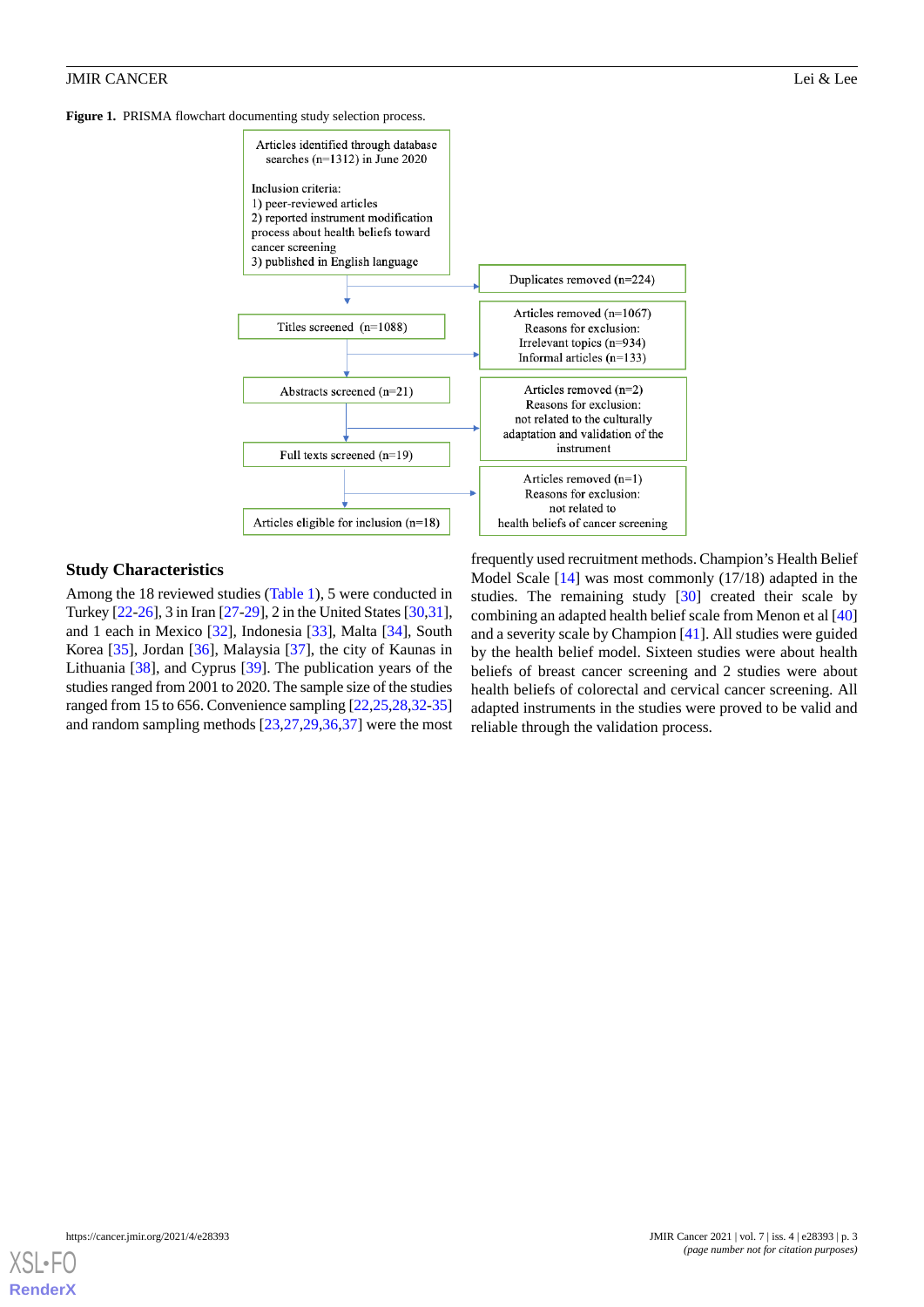<span id="page-3-0"></span>**Table 1.** Study characteristics for the included articles.

| Study authors and citation      | Modification strategies                                                                                                                                                    |
|---------------------------------|----------------------------------------------------------------------------------------------------------------------------------------------------------------------------|
| Gozum and Aydin [22]            | Rephrasing words in the items $(S^a)$                                                                                                                                      |
| Guvenc et al [23]               | Adding items $(C^b)$                                                                                                                                                       |
| Karayurt and Dramalı [24]       | Rephrasing words in the items $(S)$                                                                                                                                        |
| Secginli and Nahcivan [25]      | Rephrasing words in the items $(S)$                                                                                                                                        |
| Yilmaz and Sayin [26]           | Rephrasing words in the items $(S)$ ; deleting parts of the sentences in the items $(C)$                                                                                   |
| Hashemian et al [27]            | Deleting parts of the sentences in the items $(C)$ ; deleting items $(C)$ ; adding items $(C)$                                                                             |
| Kharameh et al [28]             | Rephrasing words in the items $(S)$ ; deleting items $(C)$                                                                                                                 |
| Taymoori and Berry [29]         | Rephrasing words in the items $(S)$ ; deleting parts of the sentences in the item $(C)$ ; changing the subject of the<br>items $(C)$ ; changing the response options $(S)$ |
| Lee and Lee $[30]$              | Rephrasing words in the items (S); deleting parts of the sentences in the items (C); changing the response options<br>(S)                                                  |
| Medina-Shepherd and Kleier [31] | Rephrasing words in the items $(S)$                                                                                                                                        |
| Juárez-García et al [32]        | Changing the response options $(S)$ ; deleting items $(C)$ ; adding items $(C)$                                                                                            |
| Dewi $\left[33\right]$          | Rephrasing words in the items (S); deleting subscales $(Cr^c)$ ; adding subscales (Cr)                                                                                     |
| Marmarà et al [34]              | Rephrasing words in the items $(S)$ ; changing the subject of the items $(C)$ ; deleting subscales $(Cr)$ ; deleting items<br>$(C)$ ; adding subscales $(Cr)$              |
| Lee et al $\lceil 35 \rceil$    | Rephrasing words in the items $(S)$                                                                                                                                        |
| Mikhail and Petro-Nustas [36]   | Minor changes in the wording of the items $(S)$ ; adding items $(C)$                                                                                                       |
| Parsa et al [37]                | Adding subscales (Cr)                                                                                                                                                      |
| Zelviene and Bogusevicius [38]  | Rephrasing words in the items $(S)$ ; deleting parts of the sentences in the items $(C)$                                                                                   |
| Tsangari and Petro-Nustas [39]  | Minor changes in the wording of the items $(S)$                                                                                                                            |

<sup>a</sup>S: semantic.

<sup>b</sup>C: content.

<sup>c</sup>CR: criterion.

#### **Data Evaluation and Extraction**

The quality of the reviewed articles was evaluated by the first author and verified by the second author using Bowling's checklist [\(Table 2\)](#page-4-0). Data evaluation results showed the studies either had excellent or fair quality. All studies met 11 to 17 criteria on the checklist, although certain limitations existed (eg, generalizability of the findings to other populations: scales

translated to one language cannot be used for another population speaking another language).

During the data evaluation process, the first author extracted relevant data from the reviewed articles and entered data into the Excel (Microsoft Corp) table of evidence, summarized correlated information into themes, and classified data into different categories. The second author checked the data and categories to ensure the findings were synthesized in a reliable way.

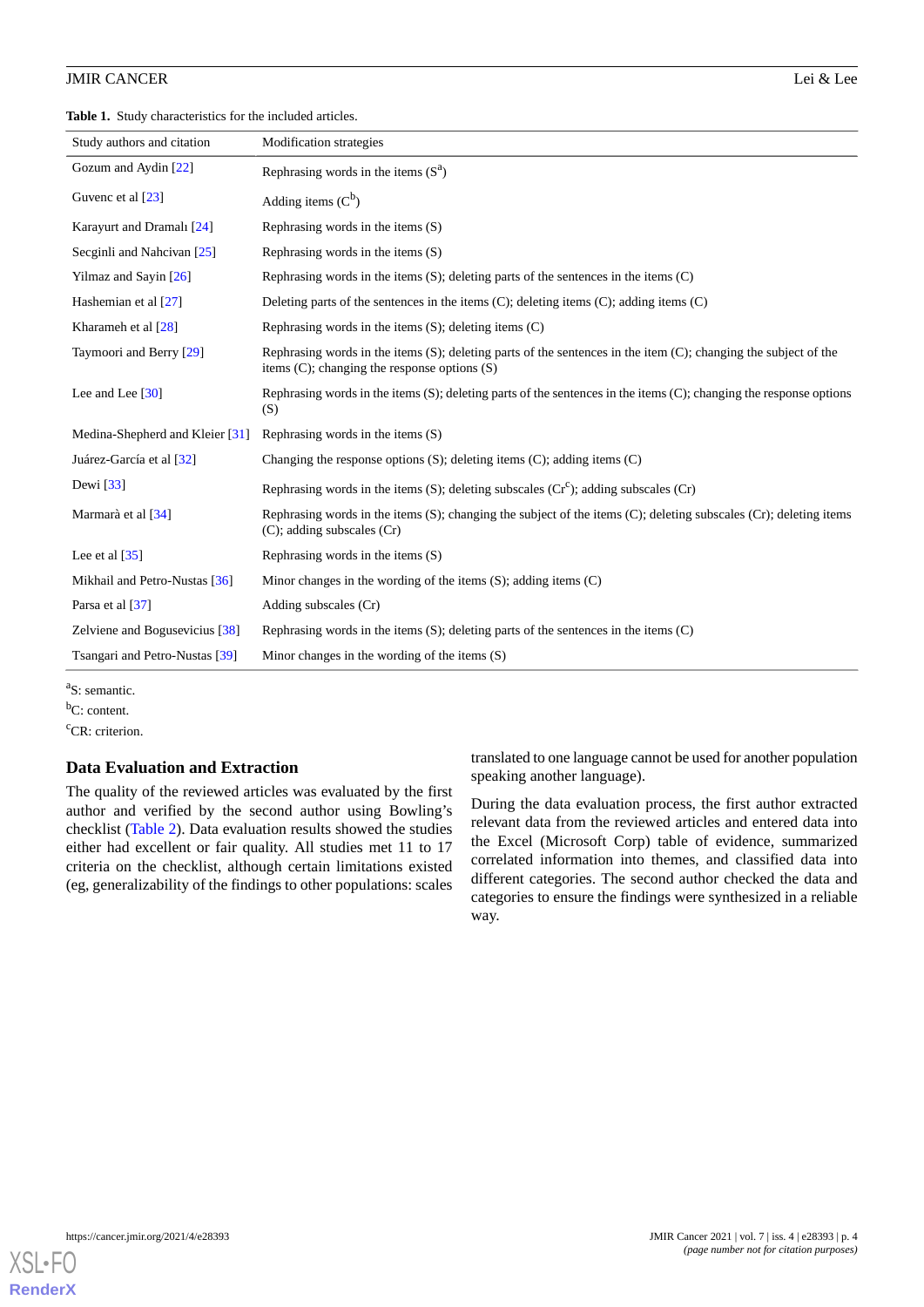<span id="page-4-0"></span>**Table 2.** Quantitative studies critical appraisal checklist [\[20](#page-9-16)].

|                | Criteria                                                        | Yes            | N <sub>o</sub> |
|----------------|-----------------------------------------------------------------|----------------|----------------|
| $\mathbf{1}$   | Aims and objectives clearly stated                              | 18             | $\overline{0}$ |
| $\overline{c}$ | Hypothesis/research questions clearly specified                 | 10             | 8              |
| 3              | Dependent and independent variables clearly stated              | 3              | 15             |
| 4              | Variables adequately operationalized                            | 14             | 4              |
| 5              | Design adequately described                                     | 12             | 6              |
| 6              | Method appropriate                                              | 18             | $\overline{0}$ |
| 7              | Instruments used tested for reliability and validity            | 18             | $\overline{0}$ |
| 8              | Source of sample, inclusion/exclusion, response rates described | 14             | 4              |
| 9              | Statistical errors discussed                                    | $\overline{4}$ | 14             |
| 10             | Ethical considerations described                                | 13             | 5              |
| 11             | Study was piloted                                               | 15             | 3              |
| 12             | Statistically analysis appropriate                              | 18             | $\overline{0}$ |
| 13             | Results reported and clear                                      | 18             | $\theta$       |
| 14             | Results reported related to hypothesis and literature           | 18             | $\Omega$       |
| 15             | Limitations reported                                            | 13             | 5              |
| 16             | Conclusions do not go beyond limit of data and results          | 18             | $\overline{0}$ |
| 17             | Findings able to be generalized                                 | $\mathbf{0}$   | 18             |
| 18             | Implications discussed                                          | 18             | $\overline{0}$ |
| 19             | Existing conflicts of interest with sponsor identified          | $\Omega$       | 18             |
| 20             | Data available for scrutiny and reanalysis                      | $\mathbf{0}$   | 18             |

## <span id="page-4-1"></span>**Modification Strategies**

According to Flaherty's cultural equivalence model, strategies used in the modification process were categorized by the

equivalence type, especially semantic, content, and criterion equivalence ([Table 3](#page-4-1)).

**Table 3.** Modification strategies used in the studies.

| Equivalence type      | Strategies                                                                                     |
|-----------------------|------------------------------------------------------------------------------------------------|
| Semantic equivalence  | Rephrasing items<br>Rephrasing response options                                                |
| Content equivalence   | Changing subjects of items<br>٠<br>Changing wording of items<br>Adding items<br>Deleting items |
| Criterion equivalence | Adding subscales and items<br>Deleting subscales and items                                     |

# *Semantic Equivalence*

Semantic equivalence requires the meaning of each item in the adapted instrument to be similar to the meaning of the original item [\[19](#page-9-15)]. When aiming to achieve this type of cultural equivalence, rephrasing items and response options were frequently used in the reviewed studies.

#### **Rephrasing Items**

 $X$ SL•F $O$ **[RenderX](http://www.renderx.com/)**

Upon reading expert and participant comments about the scales, the authors simplified and modified some wordings of items during the modification phase [[28](#page-10-13)[,33](#page-10-7),[36](#page-10-10)[,39](#page-10-0)]. This strategy was

frequently used in the reviewed studies (eg, some words in the items were replaced by other words, and medical terms were replaced by generally known terms).

To reach cultural accuracy of items, some words in the items were replaced by other words. Following one participant's suggestion, in the study to adapt a Korean version of Champion's Health Belief Model Scale, the word "hok" was changed into "meongwooli." Even though both words meant lump or mass in Korean, the authors asserted the modification helped the women in the study to better understand the content of the instrument [\[35](#page-10-9)]. To accurately measure Turkish women's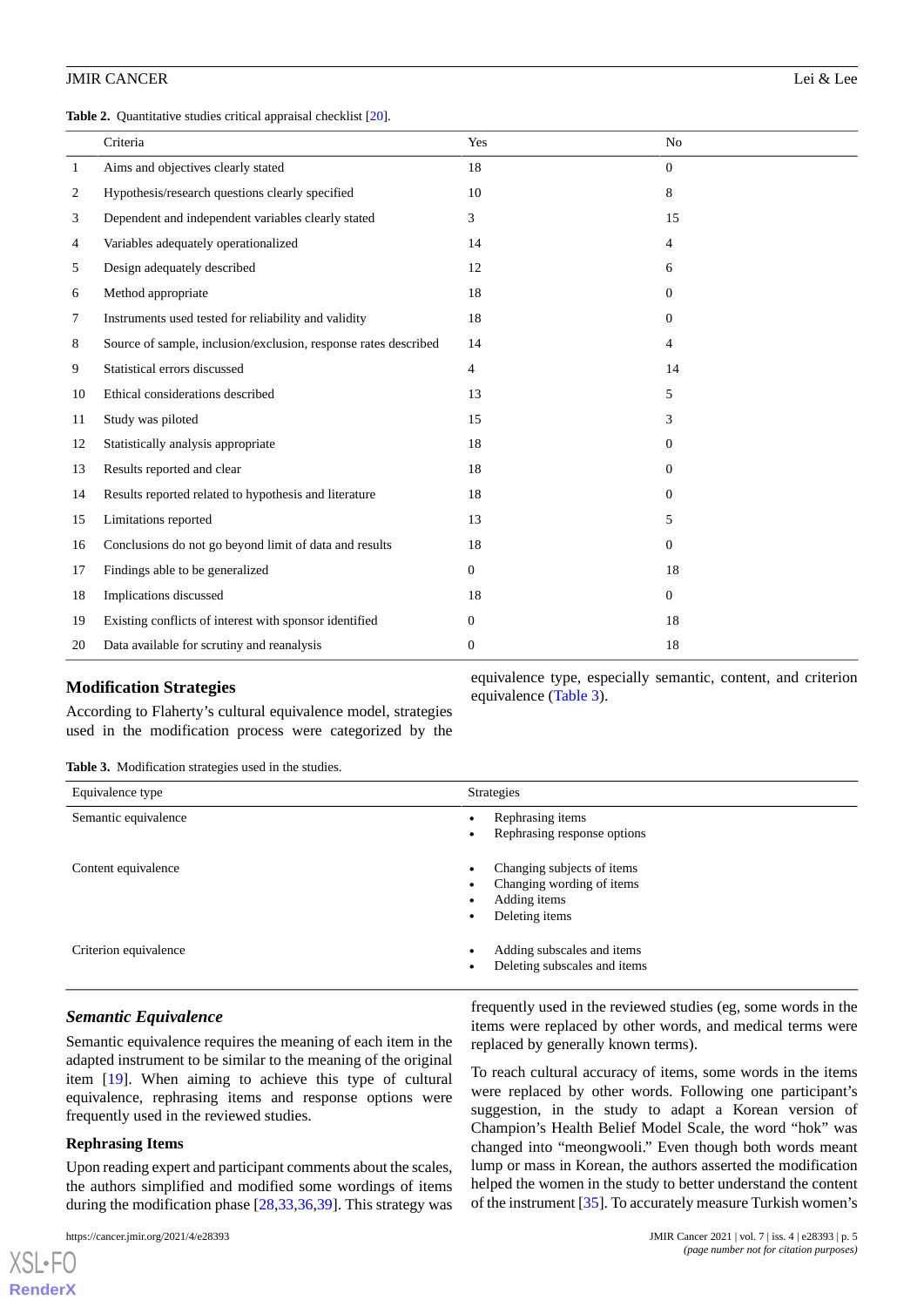health belief of breast cancer screening, the word "komik" (meaning funny) was changed into "tuhaf" (another expression of funny), and "gizlilik" (meaning privacy) was changed into "mahremiyet" (another expression of privacy) per expert suggestions. This change increased the consistency between the translated version and original version of the instrument [[25\]](#page-9-19). The item "When I do breast screening examination, I feel good about myself" was changed to "I feel self-satisfied" as it was closer to the Iranian meaning than "feel good" [[29\]](#page-10-3).

Another strategy used to reach cross-cultural semantic equivalence was rephrasing medical terms to generally known terms. This strategy was used in the study conducted to measure health beliefs of colorectal cancer screening among Korean Americans [[30\]](#page-10-4). The medical term "fecal occult blood test" was replaced with lay language "stool blood test," as the medical term might be difficult to understand for participants not employed in a health-related field [[30\]](#page-10-4). In the Turkish Health Belief Model Scale [[26\]](#page-10-1), the term "lump" was translated to "kitle" initially and changed to "sert yumrubeze," a lay-language word that has a similar meaning to "kitle" and would be understood by Turkish women [[26](#page-10-1)]. In the Maltese Health Belief Model Scale [[34\]](#page-10-8), "mammografija" was changed to "mammogram" and "nipil" was translated to "nipple" because "mammogram" and "nipple" are generally known terms with similar meanings to "mammografija" and "nipil" in Maltese. A similar strategy was used in the study conducted among Hispanic women [\[31](#page-10-5)]. The authors changed the original term of breast, "mama," to "seno," a word with similar meaning, since "seno" would be most understood in all Hispanic groups.

To avoid causing misunderstanding, confusion, and anxiety, some instrument items were changed by reversing direction of the meaning. This strategy was used in one study conducted with Maltese women [\[34](#page-10-8)]. The item "...will last for a short time" with reverse scoring was replaced with "...will last for a long time." Then scores on the item did not have to be reversed.

#### **Rephrasing Response Options**

To increase clarity and achieve semantic equivalence, wordings of response options in the instruments may need to change. This strategy was used in 3 studies [[29,](#page-10-3)[30](#page-10-4)[,32](#page-10-6)]. To adequately measure Mexican women's health belief toward breast cancer screening, the response options were amended to  $4 = yes$ ,  $3 = I$  think so,  $2 = I$ don't think so, and 1=no, since the original response options were found to be problematic for the participants [\[32](#page-10-6)]. Also, instead of using the original response options (from "strongly disagree" to "strongly agree"), the Farsi Health Belief Model Scale used "not at all true" to "very true" for the perceived severity, susceptibility, benefits, and barriers subscales and "never" to "always" for the health motivation subscale, since most of the participants in the pretest phase reported problems with the format of response options [\[29](#page-10-3)]. Furthermore, the response option in the scale to measure Korean Americans' health beliefs about colorectal cancer screening, "neutral" was changed to "so-so" per expert advice and suggestions in the published literature [[30\]](#page-10-4).

# *Content Equivalence*

Content equivalence requires the content of each item in the adapted instrument to be relevant or appropriate to each cultural group or population under study [\[19](#page-9-15)]. This type of cross-cultural equivalence was usually achieved by changing subjects of items, changing wording of items, adding items, or deleting items.

#### **Changing Subjects of Items**

This strategy was used to achieve content equivalence by making the meanings of the items relevant or appropriate. It could avoid arousing fatalistic thoughts that were commonly present among minority populations. This strategy was used in the study conducted with Maltese women [[34\]](#page-10-8). The item "My illness has serious...consequences" was replaced with "Breast cancer has serious...consequences." The participants were asked to report their personal views about breast cancer instead of an illness personally affecting them [\[34](#page-10-8)]. Another strategy used in the study was using the third person pronoun instead of the first person pronoun to avoid arousing fatalistic thought. In some cultures, people believe that expressing an ominous event in the first person indicates that the event will occur [\[29](#page-10-3)]. In the Iranian Health Belief Model Scale [\[29](#page-10-3)], the first person pronoun in the item "If I developed breast cancer, I would not live longer than 5 years" was changed to the third person pronoun: "If someone developed breast cancer, she would not live longer than 5 years." Similarly, changes were also made to another 3 items in the perceived severity scale in this study [[29\]](#page-10-3).

#### **Changing Wording of Items**

To modify items measuring the sizes of breast lumps in Champion's Health Belief Model Scale ("I am able to find a breast lump which is the size of a quarter/dime/pea"), different items or coins familiar to the target population were used. In the Indonesian Health Belief Model Scale, "quarter" and "dime" were changed to "walnut" and "hazelnut," respectively, because the sizes of a walnut and hazelnut are commonly known in Indonesia [\[33](#page-10-7)]. To find equal sizes to "quarter, dime, and pea," the words were translated into "chickpea, hazelnut, and walnut" in the Turkish Health Belief Model Scale [\[25](#page-9-19)]. To represent dime and quarter in Iranian culture, the authors used "filbert" and "rather greater than filbert," since "filbert" is commonly known in Iran culture [\[29](#page-10-3)]. In addition, the authors used different sizes of Turkish coins equalized to the sizes of the American quarter and dime, and the sizes of the original quarter and dime were given in centimeters in another study with Turkish women [[26\]](#page-10-1). Similarly, wordings about the size of a palpable lump were also changed according to the sizes of currencies in Kaunas [[38](#page-10-12)] and South Korea [\[35](#page-10-9)] in 2 other studies.

#### **Adding Items**

To increase the cultural sensitivity of the adapted instrument, thus increasing the scale's content equivalence, entire items or parts of items were added to the adapted instrument.

Adding entire items to the modified scale was a common strategy used in the reviewed studies. In the Iranian Health Belief Model Scale, the item "I am more likely than the average woman to get breast cancer" was added to the adapted instrument because this item was maintained in the previous version of Champion's scale and also because of the special

 $XS$  • FC **[RenderX](http://www.renderx.com/)**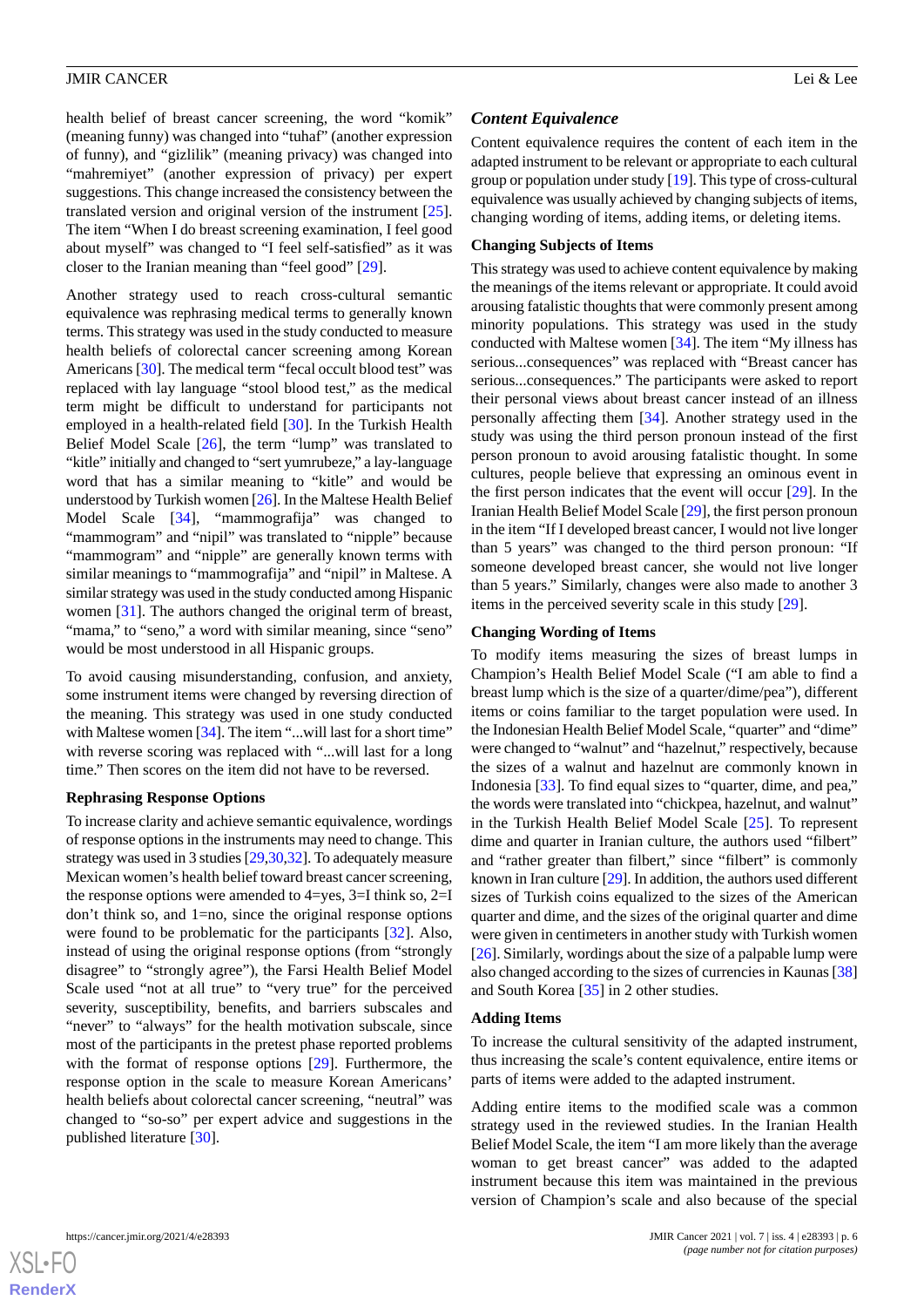features of the participants in the study (who had a family history of breast cancer) [[27\]](#page-10-2). Furthermore, 4 items, (I don't know where to go for mammography; I don't have any problem with my breasts, I don't need mammography; I do self-examination of the breasts, so there is no need for mammography; and I don't have enough money for mammography) were added to the subscale of perceived barriers per participant discussion [[27\]](#page-10-2). In addition, per expert suggestions, 2 items concerning awareness of the age and frequency at which mammograms should be undertaken were added to the self-efficacy subscale of the Mexican Health Belief Model Scale. Two items concerning myths were added to the barrier subscale. Two items concerning risk factors for cancer were added to the susceptibility subscale, and one item on drug use avoidance was added to the health motivation subscale [[32\]](#page-10-6).

To make the meaning of the items clear and easily understandable, additional words of explanation were added as part of some items. In the study conducted with Korean Americans, the explanation "not wanting to let other people know that you are doing the stool blood test or handling stool for the test" was added to the item "not having privacy would keep you from having a stool blood test," since privacy could be interpreted as several different Korean words depending on the context [\[30](#page-10-4)]. Also, the item, "I have other problems more important than having a stool blood test," was expanded to "Having a stool blood test is not the most urgent and important problem I have, which keeps me from doing it" because several participants reported they did not understand its meaning [[30\]](#page-10-4). In the Turkish Health Belief Model Scale [\[26](#page-10-1)], the term "radyasyon" was explained as "radiation, x-ray/in other words radyasyon-rontgen" because some women in the target population would not know the word radiation since general understanding of the word was "x-ray." Similarly, in the same study, "mammography" was expanded to "mammography" and "breast x-ray" in the modified scale because many women in Turkey do not know about early diagnostic methods for breast cancer, especially mammography [[26\]](#page-10-1). Furthermore, in the translated Kaunas instrument, after pretesting with 10 women, 2 alternatives of the original word meaning "privacy," solitude and severalty, were written with the original meaning next to the item "I don't have enough privacy to do breast examination" [[38\]](#page-10-12).

#### **Deleting Items**

Deleting entire items or parts of items was a common strategy used in the studies to achieve content equivalence. Entire items in the reviewed studies were removed due to redundancy, irrelevance, or inaccuracy or a low content validity index at the item level. In one study, the item "I am too old to need a routine mammogram" was deleted because the Iranian women (n=200) in the study were younger (mean age 46.15 [SD 7.26] years, range 28 to 69 years) than the participants in the original Champion study (aged 50 years and older) [\[27](#page-10-2)]. Furthermore, the item "I don't know how to go about getting a mammogram" was eliminated because the city was quite small [[27\]](#page-10-2). Similarly, 2 items, "Breast cancer will last for a long time" and "I expect to have breast cancer for the rest of my life," were removed in another study because the 2 items were found to confuse the Maltese participants and cause consistent heightened anxiety

 $XSI - F($ **[RenderX](http://www.renderx.com/)** in responders [[34\]](#page-10-8). Finally, the item "receiving a mammogram prior to breast screening" was deleted from a study to avoid overlap [\[34](#page-10-8)].

To reach cross-cultural content equivalence, parts of sentences in items from the original instruments were deleted. The terms "boyfriend" and "partner" in the item "Breast cancer would threaten a relationship with my boyfriend, husband, or partner" were deleted in 2 studies with Iranian women because sexual relationship outside the marriage is forbidden by Islamic rules and religious norm [\[29](#page-10-3)]. Furthermore, the word "blood" in the item describing "stool blood test" was deleted to emphasize that a stool sample was needed because some Korean American participants wrongly thought the test required blood to be taken [[30\]](#page-10-4).

#### *Criterion Equivalence*

Criterion equivalence requires the interpretation of an instrument's relationship to established independent criteria for a certain event to be the same across cultures. This type of equivalence was usually achieved by adding subscales or items and deleting subscales.

#### **Adding Subscales or Items**

In the Maltese Health Belief Model Scale, the authors added subscales concerning the impact of sociodemographic and socioeconomic factors (eg, items about education level and income) on women's breast screening behavior to acknowledge the contributions of those criteria to breast cancer screening [[34\]](#page-10-8). A cues to action subscale (such as physician recommendations and family history), often omitted from empirical studies using Champion's Health Belief Model Scale, was added because the authors thought cues to action were important criteria through which to examine the health belief of Maltese toward breast cancer screening [\[34](#page-10-8)]. In the Turkish Health Belief Model Scale, 4 items (cost, fatalism, preference for female health care professionals, and distance from the health center) thought to be appropriate to Turkish culture were added to the barrier subscale [\[23](#page-9-20)]. Furthermore, to test Jordan women's fatalistic beliefs about breast cancer, the item "If I get sick with breast cancer, I believe this is my fate and practicing breast screening examination will not change my fate regardless of when the tumor is detected" was added to the barrier subscale [[36\]](#page-10-10).

#### **Deleting Subscales or Items**

In the reviewed studies, some subscales in the Health Belief Model Scale were deleted to increase cultural sensitivity. When the literature search indicated that most Maltese women perceived breast cancer to be a serious threat, the perceived severity scale was removed from the Maltese Health Belief Model Scale because the authors determined that perceived severity was not a criterion for examining the health belief of Maltese women toward breast cancer screening [\[34\]](#page-10-8). In addition, the item "people who perform mammograms are rude to women" was eliminated because participants believed that a sense of shame prevents them from receiving mammography instead of the issue of obscenity, and the statement lacked compatibility with Iranian culture [\[27](#page-10-2)].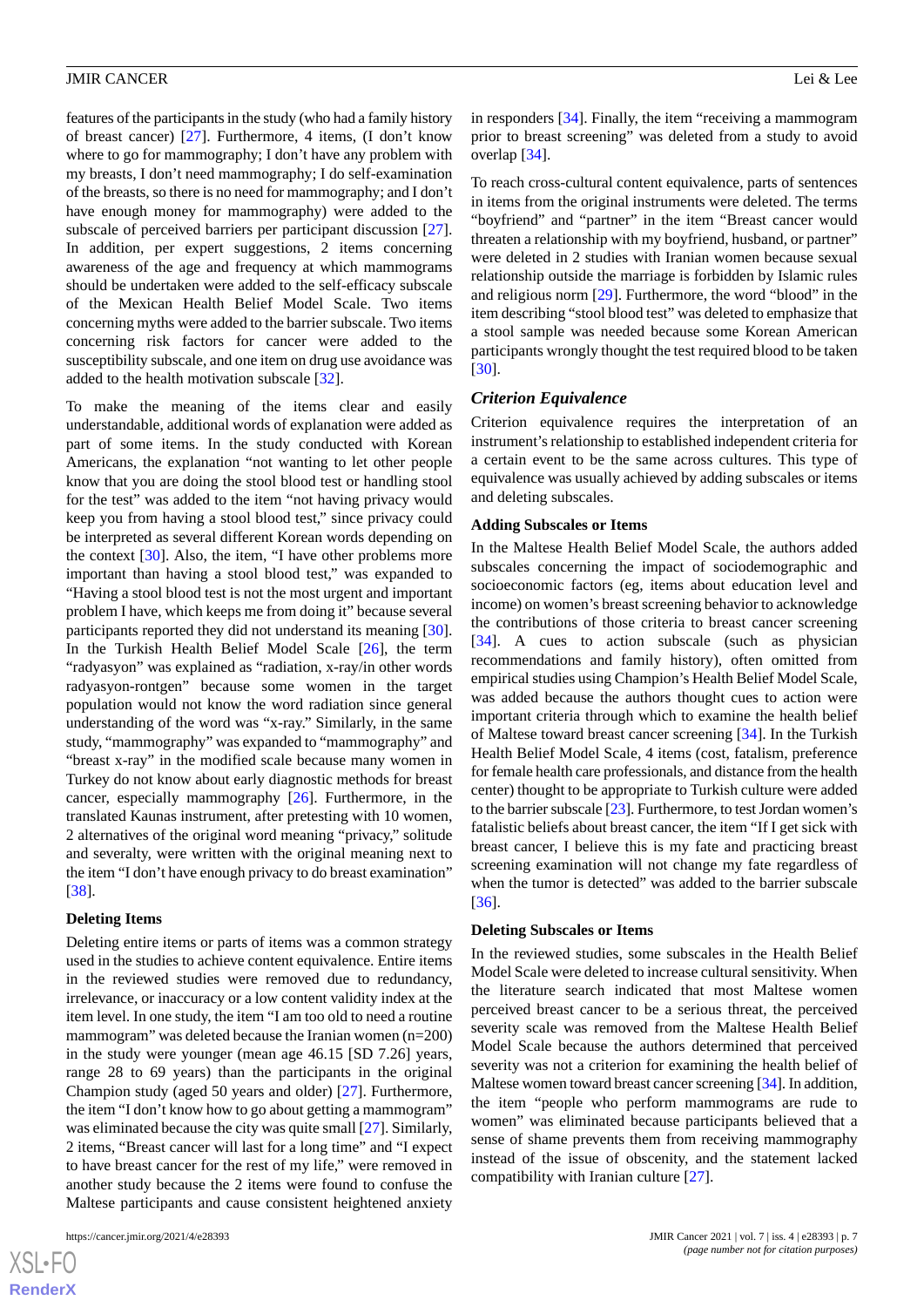#### *Disagreement Solution Strategies*

If a disagreement arose and panel members could not reach consensus on the translated items, solution strategies included consultation with experts, literature search, following the majority, and consultation with the author who developed the scales.

#### **Consultation With Experts or Literature Search**

This strategy was used in one study aiming to measure the health belief of Korean Americans toward colorectal cancer screening [[30\]](#page-10-4). When the primary investigator and translation committee members encountered difficulty reaching a consensus on translation, they either sought guidance from an expert or literature published in both Korean and English to solve the dispute [\[30](#page-10-4)].

#### **Following the Majority**

This strategy was used in one study conducted with Hispanic women. The terms used for marital status aroused a disagreement over the comment from an expert panel member. The expert did not believe that every Hispanic would understand *estado civil* to mean marital status. However, a consensus was reached by the majority of the panel and the term *estado civil* was used in the translated instrument [\[31](#page-10-5)].

#### **Consultation With the Author Who Developed the Scales**

When meanings of the items in the original scale were not stated clearly, consulting with the author who developed the scales may provide clarification. In a study conducted with Korean Americans, some participants did not understand the meaning of the term "privacy" in the barrier items. Hence, the primary investigator consulted with the author who developed the barrier scale. The author clarified the meaning of privacy, and the item was rephrased accordingly [[30\]](#page-10-4).

# *Discussion*

#### **Summary**

This study synthesized the modification strategies used in the instrument adaptation process to achieve cultural equivalence and provided solutions to the divergence in the instrument modification process. The instrument that measured health beliefs about cancer screening was used as an example in the study. To our knowledge, this is the first study to date investigating the modification strategies used in the adaptation process of instruments measuring health beliefs of cancer screening. The modification strategies to achieve cultural equivalence summarized in this study could help researchers gain insight into the instrument modification process.

To reach cross-cultural equivalence of the adapted instruments, modification is an essential step. According to Medina-Shepherd and Kleier [\[31](#page-10-5)], studies using cross-cultural instruments without the process of modification may have problems with validity. To make the instrument culturally appropriate, researchers must use words that are preferred and commonly used by the target population. If appropriate attention is not given to word choice, the instrument may be meaningless to participants from the target population, and accurate responses might not be obtained [[42\]](#page-10-16). Therefore, changes and adaptation of the items in the

 $XS$ -FO **[RenderX](http://www.renderx.com/)** source language may be necessary to achieve cultural equivalence in the target language.

According to the literature, the strategies used in the adaptation process generally included 3 types of modifications—changing, deleting, and adding—and 2 levels—scale level and item level, which consisted of modification of the question statement and response options).

First, rephrasing items or response options was a basic strategy in instrument modification to achieve semantic equivalence [[28,](#page-10-13)[33,](#page-10-7)[36](#page-10-10)[,39](#page-10-0)]. Following expert and participant suggestions, changes to wording could be made on specific items and response options. In addition, medical terms may need to be rephrased to generally known terms to enhance understanding, and confusing items may need to change their directions of meaning. In the instrument modification process, clarity is an important criterion that should be considered. If a statement in the modified instrument is not clearly understood by the participants or causes confusion, the wording should be further changed or modified to reach accuracy at the item level [[35\]](#page-10-9). Medical terms not well known in the lay population need to be modified to give participants more insight into the instrument questions [\[30](#page-10-4)]. Replacing the medical term with a generally known term [\[34](#page-10-8)] or adding an explanation to the medical term can assure an easier understanding. Changing the direction of the meaning can lessen confusion caused by the statement as well [\[34](#page-10-8)]. Although changing the wording of an instrument is easily achieved, cross-cultural researchers still need to use this strategy with careful consideration. Consultation with experts and participants from the target population is still the most important step to validate the modification.

Second, changing subjects of items, changing wordings, and adding or deleting items could help the adapted instrument achieve content equivalence with the original items. Some item subjects may be not appropriate in the instrument due to fatalistic thoughts of participants, and the subjects may need to be changed. Adding relevant items and deleting irrelevant statements were also important strategies to reach content equivalence. In the literature reviewed in this study, items tended to be added to increase cultural sensitivity and clarity and deleted to decrease redundancy, irrelevance, or inaccuracy or increase the content validity index at the item level. In the instrument modification process, items in the original scale suitable to the initial cultural context may not be suitable to the other cultural context. Selecting relevant items and deleting irrelevant items could lessen confusion and make the scale more meaningful [[32](#page-10-6)]. Expanding the incomplete statement by adding an explanation or instruction for answering the question could help participants fully and clearly answer the question [[30\]](#page-10-4), increasing the response rate for each item. However, adding or deleting items should be carefully considered since the modification may impact the instrument's reliability and validity. Pilot testing of modified instrument's validities (content, construct, predictive, and face validity) and reliabilities (internal consistency and test-retest reliability and item-total subscale correlations) is necessary before launching the modified instrument into formal use.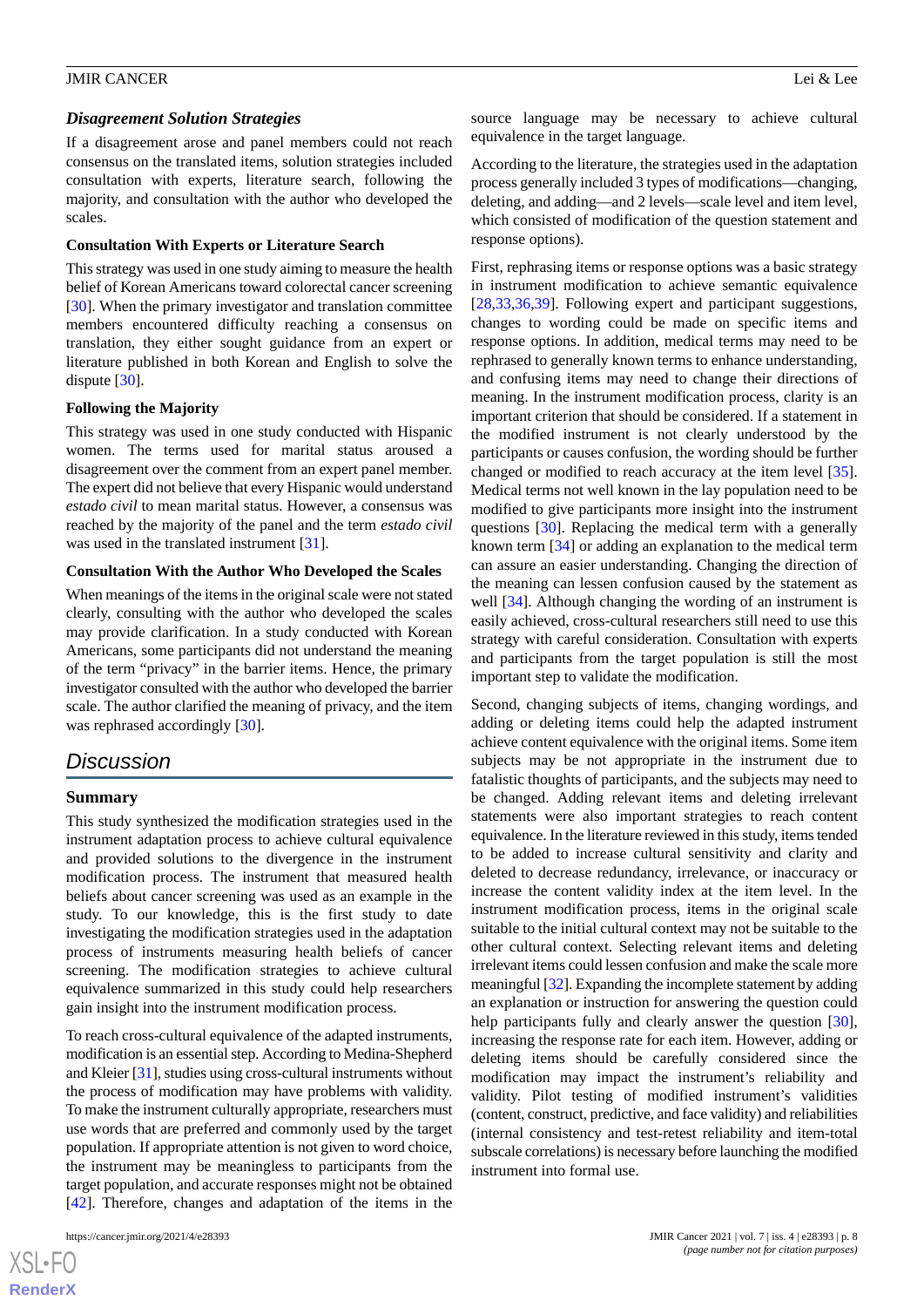In addition, the strategies of adding and deleting subscales and items were often used to achieve cross-cultural criterion equivalence. In the literature reviewed in this study, the specific reason for adding and deleting subscales and items was to increase cultural sensitivity and clarity. This strategy should be used with careful consideration. Unless supported by a comprehensive literature review or updated theoretical framework that reflects a changed base of the instrument, adding or deleting subscales and items could significantly impact the validity of the adapted instrument.

Furthermore, disagreement solution strategies for the modification process included consultation with experts or literature search, following the majority, and consultation with the author who developed the scales. Using an appropriate solution strategy to solve a disagreement arising in the modification process can clarify the vague meanings of items and further increase the validity of the items. During the modification process, it is best to have a research team with bilingual professionals who are familiar with the cultures for which the instrument was originally developed and to which it will later be adapted. If it is possible, the primary investigators for the instrument modification should be the ones who are bilingual, bicultural, and familiar with the concepts measured in the instrument. This could facilitate the instrument modification process and help meet challenges that emerge during the process.

## **Limitation**

This systematic review has some limitations. First, we used a narrative rather than a meta-analysis method to summarize data. As such, our findings cannot be used to recommend the optimal strategies for modifying instruments used in the cross-cultural research. Second, we reviewed only articles written in English, which may have biased the data and restricted our findings. Limiting the review to English language articles may introduce a language bias and lead to erroneous conclusions [[43\]](#page-10-17). However, since 92.50% of scientific literature is written in English [\[44](#page-10-18)], the language bias may have little impact on this study. Third, modification strategies synthesized in this study may not be able to reflect other factors impacting the

modification process. Factors such as personal experience and expertise of the researcher, translator, or interpreter; educational level and health literacy of the target population; and cultural integration and assimilation levels between populations should also be considered in the modification process.

# **Future Direction of Research**

Instrument modification is an important part of cross-cultural research. Adapting an instrument developed for another culture to be used in the target population can save time, add value to the original instrument, and promote science achievements to circulate around the world. With the development of science, factors impacting the cross-culture instrument modification change accordingly. For example, instruments used for online and offline cancer screening (eg, paper version, telephone assessment) may differ in wording, which may impact the technical equivalence of the instrument. A systematic review of the factors that may impact the instrument modification process in the new stage of science is necessary and can help cross-cultural researchers gain a comprehensive understanding of the modification process to achieve cultural equivalency. In addition, research to update the definition of cross-cultural equivalence and a clear gold standard checklist to evaluate cultural equivalence for the instrument modification should be established for cross-cultural researchers, since Flaherty's approach was introduced several decades ago [[19\]](#page-9-15). This could help to examine the cultural equivalence of the modified instrument to the original instrument and further increase the modified instrument's validity and reliability.

# **Conclusions**

Instrument modification is a necessary process in cross-cultural instrument adaptation. This study summarized the modification strategies used to culturally adapt instruments measuring health beliefs of cancer screening to achieved cross-cultural equivalence. It can potentially give cross-cultural researchers more insight into the modification strategies and a better understanding the modification process in the cross-cultural instrument adaptation. More research needs to be done to help researchers better modify cross-cultural instruments and develop a checklist to achieve cross-cultural equivalence.

# **Acknowledgments**

The authors would like to thank the participants in the study and the editors for their anonymous comments, which improved the quality of this paper.

# **Authors' Contributions**

<span id="page-8-0"></span>FL collected and analyzed the data and wrote the manuscript. EL checked the data and data analysis process and revised the manuscript.

# **Conflicts of Interest**

None declared.

# **Multimedia Appendix 1**

PRISMA checklist. [[PDF File \(Adobe PDF File\), 1688 KB](https://jmir.org/api/download?alt_name=cancer_v7i4e28393_app1.pdf&filename=b01f6a9eab1421bd76f8add6fc834e30.pdf)-[Multimedia Appendix 1\]](https://jmir.org/api/download?alt_name=cancer_v7i4e28393_app1.pdf&filename=b01f6a9eab1421bd76f8add6fc834e30.pdf)

#### **References**

 $XS$  $\cdot$ FC **[RenderX](http://www.renderx.com/)**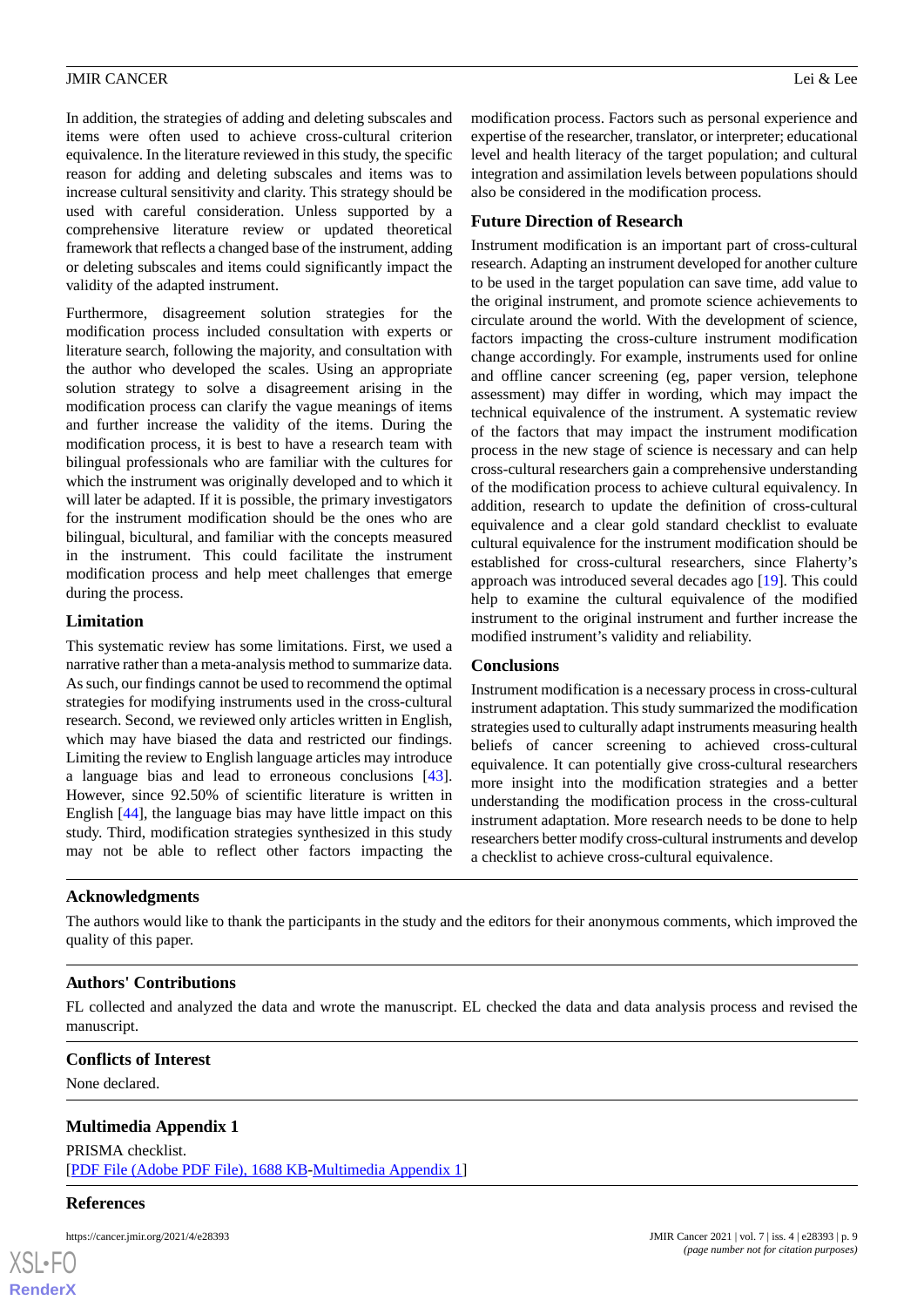- <span id="page-9-0"></span>1. Cancer Statistics. National Cancer Institute. 2015. URL:<https://www.cancer.gov/about-cancer/understanding/statistics> [accessed 2021-10-25]
- <span id="page-9-1"></span>2. Hall I, Tangka F, Sabatino S, Thompson T, Graubard B, Breen N. Patterns of tobacco use among US youth, young adults, and adults. The Health Consequences of Smoking—50 Years of Progress: A Report of the Surgeon General. Atlanta: Centers for Disease Control and Prevention; 2014. URL:<https://www.ncbi.nlm.nih.gov/books/NBK294302/> [accessed 2021-10-25]
- <span id="page-9-3"></span><span id="page-9-2"></span>3. Loud J, Murphy J. Cancer screening and early detection in the 21st century. Semin Oncol Nurs 2017 May;33(2):121-128 [[FREE Full text](http://europepmc.org/abstract/MED/28343835)] [doi: [10.1016/j.soncn.2017.02.002\]](http://dx.doi.org/10.1016/j.soncn.2017.02.002) [Medline: [28343835\]](http://www.ncbi.nlm.nih.gov/entrez/query.fcgi?cmd=Retrieve&db=PubMed&list_uids=28343835&dopt=Abstract)
- <span id="page-9-4"></span>4. Pinsky P. Principles of Cancer Screening. Surg Clin North Am 2015 Oct;95(5):953-966 [\[FREE Full text\]](http://europepmc.org/abstract/MED/26315516) [doi: [10.1016/j.suc.2015.05.009\]](http://dx.doi.org/10.1016/j.suc.2015.05.009) [Medline: [26315516\]](http://www.ncbi.nlm.nih.gov/entrez/query.fcgi?cmd=Retrieve&db=PubMed&list_uids=26315516&dopt=Abstract)
- <span id="page-9-5"></span>5. Aflakseir A, Abbasi P. Health beliefs as predictors of breast cancer screening behaviour in a group of female employees in Shiraz. Iran J Cancer Prev 2012;5(3):124-129 [\[FREE Full text\]](http://europepmc.org/abstract/MED/25628831) [Medline: [25628831](http://www.ncbi.nlm.nih.gov/entrez/query.fcgi?cmd=Retrieve&db=PubMed&list_uids=25628831&dopt=Abstract)]
- 6. Carter-Harris L, Brandzel S, Wernli K, Roth J, Buist D. A qualitative study exploring why individuals opt out of lung cancer screening. Fam Pract 2017 Apr 01;34(2):239-244 [[FREE Full text](http://europepmc.org/abstract/MED/28122849)] [doi: [10.1093/fampra/cmw146](http://dx.doi.org/10.1093/fampra/cmw146)] [Medline: [28122849](http://www.ncbi.nlm.nih.gov/entrez/query.fcgi?cmd=Retrieve&db=PubMed&list_uids=28122849&dopt=Abstract)]
- 7. Carter-Harris L, Ceppa D, Hanna N, Rawl S. Lung cancer screening: what do long-term smokers know and believe? Health Expect 2017 Feb;20(1):59-68 [[FREE Full text](https://doi.org/10.1111/hex.12433)] [doi: [10.1111/hex.12433](http://dx.doi.org/10.1111/hex.12433)] [Medline: [26701339](http://www.ncbi.nlm.nih.gov/entrez/query.fcgi?cmd=Retrieve&db=PubMed&list_uids=26701339&dopt=Abstract)]
- 8. Duong DK, Shariff-Marco S, Cheng I, Naemi H, Moy LM, Haile R, et al. Patient and primary care provider attitudes and adherence towards lung cancer screening at an academic medical center. Prev Med Rep 2017 Jun;6:17-22 [[FREE Full text](https://linkinghub.elsevier.com/retrieve/pii/S2211-3355(17)30013-X)] [doi: [10.1016/j.pmedr.2017.01.012\]](http://dx.doi.org/10.1016/j.pmedr.2017.01.012) [Medline: [28210538\]](http://www.ncbi.nlm.nih.gov/entrez/query.fcgi?cmd=Retrieve&db=PubMed&list_uids=28210538&dopt=Abstract)
- <span id="page-9-6"></span>9. Gressard L, DeGroff AS, Richards TB, Melillo S, Kish-Doto J, Heminger CL, et al. A qualitative analysis of smokers' perceptions about lung cancer screening. BMC Public Health 2017 Jun 21;17(1):589 [[FREE Full text](https://bmcpublichealth.biomedcentral.com/articles/10.1186/s12889-017-4496-0)] [doi: [10.1186/s12889-017-4496-0\]](http://dx.doi.org/10.1186/s12889-017-4496-0) [Medline: [28637439](http://www.ncbi.nlm.nih.gov/entrez/query.fcgi?cmd=Retrieve&db=PubMed&list_uids=28637439&dopt=Abstract)]
- <span id="page-9-7"></span>10. Tanner NT, Egede LE, Shamblin C, Gebregziabher M, Silvestri GA. Attitudes and beliefs toward lung cancer screening among US Veterans. Chest 2013 Dec;144(6):1783-1787 [[FREE Full text](http://europepmc.org/abstract/MED/23764896)] [doi: [10.1378/chest.13-0056](http://dx.doi.org/10.1378/chest.13-0056)] [Medline: [23764896\]](http://www.ncbi.nlm.nih.gov/entrez/query.fcgi?cmd=Retrieve&db=PubMed&list_uids=23764896&dopt=Abstract)
- <span id="page-9-8"></span>11. Ma G, Gao W, Fang C, Tan Y, Feng Z, Ge S, et al. Health beliefs associated with cervical cancer screening among Vietnamese Americans. J Womens Health (Larchmt) 2013 Mar;22(3):276-288 [[FREE Full text](http://europepmc.org/abstract/MED/23428284)] [doi: [10.1089/jwh.2012.3587](http://dx.doi.org/10.1089/jwh.2012.3587)] [Medline: [23428284](http://www.ncbi.nlm.nih.gov/entrez/query.fcgi?cmd=Retrieve&db=PubMed&list_uids=23428284&dopt=Abstract)]
- <span id="page-9-9"></span>12. Glanz K, Rimer B, Viswanath K. Health Behavior and Health Education: Theory, Research, and Practice. San Francisco: Jossey-Bass; 2008.
- <span id="page-9-11"></span><span id="page-9-10"></span>13. Carter-Harris L, Slaven J, Monohan P, Rawl S. Development and psychometric evaluation of the lung cancer screening health belief scales. Cancer Nurs 2017;40(3):237-244 [[FREE Full text](http://europepmc.org/abstract/MED/27244666)] [doi: [10.1097/NCC.0000000000000386\]](http://dx.doi.org/10.1097/NCC.0000000000000386) [Medline: [27244666](http://www.ncbi.nlm.nih.gov/entrez/query.fcgi?cmd=Retrieve&db=PubMed&list_uids=27244666&dopt=Abstract)]
- <span id="page-9-12"></span>14. Champion VL. Revised susceptibility, benefits, and barriers scale for mammography screening. Res Nurs Health 1999 Aug;22(4):341-348. [doi: [10.1002/\(sici\)1098-240x\(199908\)22:4<341::aid-nur8>3.0.co;2-p](http://dx.doi.org/10.1002/(sici)1098-240x(199908)22:4<341::aid-nur8>3.0.co;2-p)] [Medline: [10435551](http://www.ncbi.nlm.nih.gov/entrez/query.fcgi?cmd=Retrieve&db=PubMed&list_uids=10435551&dopt=Abstract)]
- 15. Zare M, Ghodsbin F, Jahanbin I, Ariafar A, Keshavarzi S, Izadi T. The effect of health belief model-based education on knowledge and prostate cancer screening behaviors: a randomized controlled trial. Int J Community Based Nurs Midwifery 2016 Jan;4(1):57-68 [[FREE Full text](http://europepmc.org/abstract/MED/26793731)] [Medline: [26793731\]](http://www.ncbi.nlm.nih.gov/entrez/query.fcgi?cmd=Retrieve&db=PubMed&list_uids=26793731&dopt=Abstract)
- <span id="page-9-14"></span><span id="page-9-13"></span>16. Charkazi A, Samimi A, Razzaghi K, Kouchaki G, Moodi M, Meirkarimi K, et al. Adherence to recommended breast cancer screening in Iranian turkmen women: the role of knowledge and beliefs. ISRN Prev Med 2013;2013:581027 [\[FREE Full](http://europepmc.org/abstract/MED/24977094) [text](http://europepmc.org/abstract/MED/24977094)] [doi: [10.5402/2013/581027\]](http://dx.doi.org/10.5402/2013/581027) [Medline: [24977094](http://www.ncbi.nlm.nih.gov/entrez/query.fcgi?cmd=Retrieve&db=PubMed&list_uids=24977094&dopt=Abstract)]
- <span id="page-9-16"></span><span id="page-9-15"></span>17. Chang A, Chau J, Holroyd E. Translation of questionnaires and issues of equivalence. J Adv Nurs 1999 Feb;29(2):316-322. [doi: [10.1046/j.1365-2648.1999.00891.x](http://dx.doi.org/10.1046/j.1365-2648.1999.00891.x)] [Medline: [10197930](http://www.ncbi.nlm.nih.gov/entrez/query.fcgi?cmd=Retrieve&db=PubMed&list_uids=10197930&dopt=Abstract)]
- <span id="page-9-17"></span>18. Stewart A, Thrasher A, Goldberg J, Shea J. A framework for understanding modifications to measures for diverse populations. J Aging Health 2012 Sep;24(6):992-1017 [\[FREE Full text\]](http://europepmc.org/abstract/MED/22495768) [doi: [10.1177/0898264312440321](http://dx.doi.org/10.1177/0898264312440321)] [Medline: [22495768](http://www.ncbi.nlm.nih.gov/entrez/query.fcgi?cmd=Retrieve&db=PubMed&list_uids=22495768&dopt=Abstract)]
- 19. Flaherty J, Gaviria F, Pathak D, Mitchell T, Wintrob R, Richman J, et al. Developing instruments for cross-cultural psychiatric research. J Nerv Ment Dis 1988 May;176(5):257-263. [Medline: [3367140](http://www.ncbi.nlm.nih.gov/entrez/query.fcgi?cmd=Retrieve&db=PubMed&list_uids=3367140&dopt=Abstract)]
- <span id="page-9-18"></span>20. Johnman C. Research Methods in Health: Investigating Health and Health Services. Maidenhead: Open University Press; 2009.
- <span id="page-9-21"></span><span id="page-9-20"></span>21. Moher D, Liberati A, Tetzlaff J, Altman D, PRISMA Group. Preferred reporting items for systematic reviews and meta-analyses: the PRISMA statement. PLoS Med 2009 Jul 21;6(7):e1000097 [[FREE Full text](https://dx.plos.org/10.1371/journal.pmed.1000097)] [doi: [10.1371/journal.pmed.1000097](http://dx.doi.org/10.1371/journal.pmed.1000097)] [Medline: [19621072](http://www.ncbi.nlm.nih.gov/entrez/query.fcgi?cmd=Retrieve&db=PubMed&list_uids=19621072&dopt=Abstract)]
- <span id="page-9-19"></span>22. Gözüm S, Aydin I. Validation evidence for Turkish adaptation of Champion's Health Belief Model Scales. Cancer Nurs 2004;27(6):491-498. [Medline: [15632789](http://www.ncbi.nlm.nih.gov/entrez/query.fcgi?cmd=Retrieve&db=PubMed&list_uids=15632789&dopt=Abstract)]
- 23. Guvenc G, Akyuz A, Açikel C. Health belief model scale for cervical cancer and pap smear test: psychometric testing. J Adv Nurs 2011 Feb; 67(2): 428-437. [doi: [10.1111/j.1365-2648.2010.05450.x](http://dx.doi.org/10.1111/j.1365-2648.2010.05450.x)] [Medline: [20946564\]](http://www.ncbi.nlm.nih.gov/entrez/query.fcgi?cmd=Retrieve&db=PubMed&list_uids=20946564&dopt=Abstract)
- 24. Karayurt O, Dramali A. Adaptation of Champion's Health Belief Model Scale for Turkish women and evaluation of the selected variables associated with breast self-examination. Cancer Nurs 2007;30(1):69-77. [doi: [10.1097/00002820-200701000-00013](http://dx.doi.org/10.1097/00002820-200701000-00013)] [Medline: [17235224](http://www.ncbi.nlm.nih.gov/entrez/query.fcgi?cmd=Retrieve&db=PubMed&list_uids=17235224&dopt=Abstract)]
- 25. Secginli S, Nahcivan N. Reliability and validity of the breast cancer screening belief scale among Turkish women. Cancer Nurs 2004;27(4):287-294 [[FREE Full text](https://doi.org/10.1097/00002820-200407000-00005)] [doi: [10.1097/00002820-200407000-00005](http://dx.doi.org/10.1097/00002820-200407000-00005)] [Medline: [15292724](http://www.ncbi.nlm.nih.gov/entrez/query.fcgi?cmd=Retrieve&db=PubMed&list_uids=15292724&dopt=Abstract)]

[XSL](http://www.w3.org/Style/XSL)•FO **[RenderX](http://www.renderx.com/)**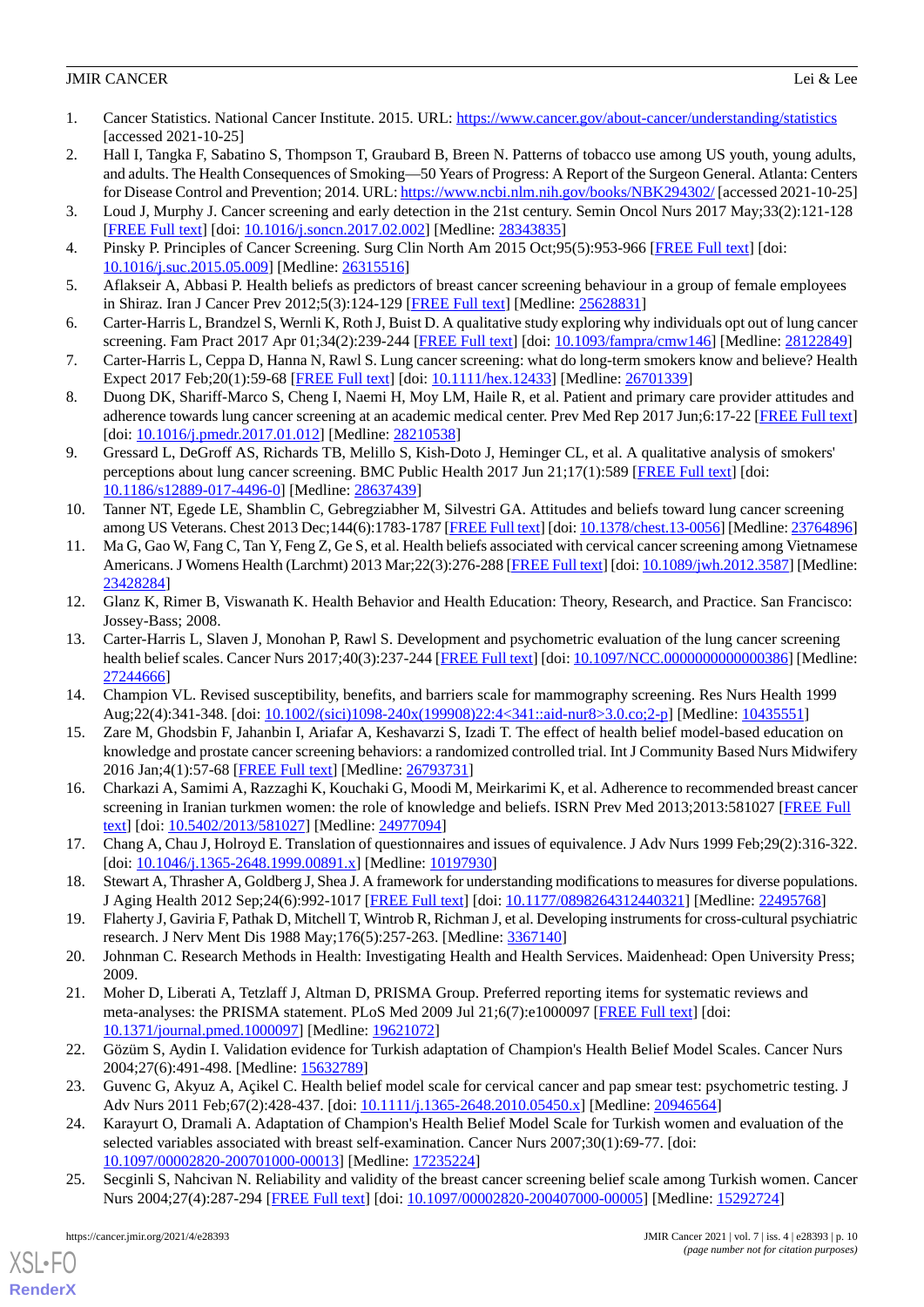- <span id="page-10-1"></span>26. Yilmaz M, Sayin Y. Turkish translation and adaptation of Champion's Health Belief Model Scales for breast cancer mammography screening. J Clin Nurs 2014 Jul;23(13-14):1978-1989 [\[FREE Full text\]](https://doi.org/10.1111/jocn.12370) [doi: [10.1111/jocn.12370](http://dx.doi.org/10.1111/jocn.12370)] [Medline: [24028176](http://www.ncbi.nlm.nih.gov/entrez/query.fcgi?cmd=Retrieve&db=PubMed&list_uids=24028176&dopt=Abstract)]
- <span id="page-10-2"></span>27. Hashemian M, Amin SF, Lamyian M, Hassanpour K, Akaberi A. Reliability and validity of the Champion's Health Belief Model Scale for mammography among Iranian women with family hisoty of breast cancer. Health Educ Health Promotion 2013;1(34):19-31.
- <span id="page-10-13"></span>28. Kharameh Z, Foroozanfar S, Zamanian H. Psychometric properties of the Persian version of Champion's Health Belief Model Scale for colorectal cancer screening. Asian Pac J Cancer Prev 2014;15(11):4595-4599 [\[FREE Full text\]](http://journal.waocp.org/?sid=Entrez:PubMed&id=pmid:24969891&key=2014.15.11.4595) [doi: [10.7314/apjcp.2014.15.11.4595\]](http://dx.doi.org/10.7314/apjcp.2014.15.11.4595) [Medline: [24969891](http://www.ncbi.nlm.nih.gov/entrez/query.fcgi?cmd=Retrieve&db=PubMed&list_uids=24969891&dopt=Abstract)]
- <span id="page-10-4"></span><span id="page-10-3"></span>29. Taymoori P, Berry T. The validity and reliability of Champion's Health Belief Model Scale for breast cancer screening behaviors among Iranian women. Cancer Nurs 2009;32(6):465-472. [doi: [10.1097/NCC.0b013e3181aaf124](http://dx.doi.org/10.1097/NCC.0b013e3181aaf124)] [Medline: [19816165](http://www.ncbi.nlm.nih.gov/entrez/query.fcgi?cmd=Retrieve&db=PubMed&list_uids=19816165&dopt=Abstract)]
- <span id="page-10-5"></span>30. Lee S, Lee E. Cross-cultural validation of instruments measuring health beliefs about colorectal cancer screening among Korean Americans. J Korean Acad Nurs 2015 Feb;45(1):129-138 [[FREE Full text](https://doi.org/10.4040/jkan.2015.45.1.129)] [doi: [10.4040/jkan.2015.45.1.129\]](http://dx.doi.org/10.4040/jkan.2015.45.1.129) [Medline: [25743741](http://www.ncbi.nlm.nih.gov/entrez/query.fcgi?cmd=Retrieve&db=PubMed&list_uids=25743741&dopt=Abstract)]
- <span id="page-10-6"></span>31. Medina-Shepherd R, Kleier J. Spanish translation and adaptation of Victoria Champion's Health Belief Model Scales for breast cancer screening—mammography. Cancer Nurs 2010;33(2):93-101. [doi: [10.1097/NCC.0b013e3181c75d7b\]](http://dx.doi.org/10.1097/NCC.0b013e3181c75d7b) [Medline: [20142734](http://www.ncbi.nlm.nih.gov/entrez/query.fcgi?cmd=Retrieve&db=PubMed&list_uids=20142734&dopt=Abstract)]
- <span id="page-10-7"></span>32. Juárez-García D, de Jesús García-Solís M, Téllez A. Adaptation and validation of the health belief model scale for breast self-examination in Mexican women. Value Health Reg Issues 2020 Dec;23:30-36 [\[FREE Full text\]](https://doi.org/10.1016/j.vhri.2019.11.006) [doi: [10.1016/j.vhri.2019.11.006\]](http://dx.doi.org/10.1016/j.vhri.2019.11.006) [Medline: [32498024\]](http://www.ncbi.nlm.nih.gov/entrez/query.fcgi?cmd=Retrieve&db=PubMed&list_uids=32498024&dopt=Abstract)
- <span id="page-10-8"></span>33. Dewi T. Validation of the Indonesian version of Champion's Health Belief Model Scale for breast self-examination. Psychol Res Behav Manag 2018;11:433-438 [[FREE Full text](https://dx.doi.org/10.2147/PRBM.S177124)] [doi: [10.2147/PRBM.S177124\]](http://dx.doi.org/10.2147/PRBM.S177124) [Medline: [30323694](http://www.ncbi.nlm.nih.gov/entrez/query.fcgi?cmd=Retrieve&db=PubMed&list_uids=30323694&dopt=Abstract)]
- <span id="page-10-9"></span>34. Marmarà D, Marmarà V, Hubbard G. Maltese translation and adaptation of champion's health belief model scale and the revised illness perception questionnaire for breast screening among Maltese women. J Nurs Meas 2017 Dec 01;25(3):486-503 [[FREE Full text](https://doi.org/10.1891/1061-3749.25.3.486)] [doi: [10.1891/1061-3749.25.3.486\]](http://dx.doi.org/10.1891/1061-3749.25.3.486) [Medline: [29268831](http://www.ncbi.nlm.nih.gov/entrez/query.fcgi?cmd=Retrieve&db=PubMed&list_uids=29268831&dopt=Abstract)]
- <span id="page-10-11"></span><span id="page-10-10"></span>35. Lee E, Kim J, Song M. Translation and validation of champion's health belief model scale with Korean women. Cancer Nurs 2002 Oct;25(5):391-395 [[FREE Full text](https://doi.org/10.1097/00002820-200210000-00010)] [doi: [10.1097/00002820-200210000-00010](http://dx.doi.org/10.1097/00002820-200210000-00010)] [Medline: [12394566](http://www.ncbi.nlm.nih.gov/entrez/query.fcgi?cmd=Retrieve&db=PubMed&list_uids=12394566&dopt=Abstract)]
- 36. Mikhail B, Petro-Nustas W. Transcultural adaptation of Champion's Health Belief Model Scales. J Nurs Scholarsh 2001;33(2):159-165 [[FREE Full text](https://sigmapubs.onlinelibrary.wiley.com/doi/abs/10.1111/j.1547-5069.2001.00159.x?sid=nlm%3Apubmed)] [doi: [10.1111/j.1547-5069.2001.00159.x\]](http://dx.doi.org/10.1111/j.1547-5069.2001.00159.x) [Medline: [11419312\]](http://www.ncbi.nlm.nih.gov/entrez/query.fcgi?cmd=Retrieve&db=PubMed&list_uids=11419312&dopt=Abstract)
- <span id="page-10-12"></span><span id="page-10-0"></span>37. Parsa P, Kandiah M, Mohd Nasir M, Hejar A, Nor Afiah M. Reliability and validity of Champion's Health Belief Model Scale for breast cancer screening among Malaysian women. Singapore Med J 2008 Nov;49(11):897-903 [\[FREE Full text](http://smj.sma.org.sg/4911/4911a7.pdf)] [Medline: [19037556](http://www.ncbi.nlm.nih.gov/entrez/query.fcgi?cmd=Retrieve&db=PubMed&list_uids=19037556&dopt=Abstract)]
- <span id="page-10-14"></span>38. Zelviene A, Bogusevicius A. Reliability and validity of the Champion's Health Belief Model Scale among Lithuanian women. Cancer Nurs 2007;30(3):E20-E28. [doi: [10.1097/01.NCC.0000270711.72413.a6](http://dx.doi.org/10.1097/01.NCC.0000270711.72413.a6)] [Medline: [17510578\]](http://www.ncbi.nlm.nih.gov/entrez/query.fcgi?cmd=Retrieve&db=PubMed&list_uids=17510578&dopt=Abstract)
- <span id="page-10-15"></span>39. Tsangari H, Petro-Nustas W. The psychometric properties of the Greek version of Champion's Health Belief Model Scale. J Nurs Meas 2012;20(3):244-257 [\[FREE Full text\]](https://doi.org/10.1891/1061-3749.20.3.244) [doi: [10.1891/1061-3749.20.3.244](http://dx.doi.org/10.1891/1061-3749.20.3.244)] [Medline: [23362560\]](http://www.ncbi.nlm.nih.gov/entrez/query.fcgi?cmd=Retrieve&db=PubMed&list_uids=23362560&dopt=Abstract)
- <span id="page-10-16"></span>40. Menon U, Champion VL, Larkin GN, Zollinger TW, Gerde PM, Vernon SW. Beliefs associated with fecal occult blood test and colonoscopy use at a worksite colon cancer screening program. J Occup Environ Med 2003 Aug;45(8):891-898 [[FREE Full text](https://europepmc.org/backend/ptpmcrender.fcgi?accid=PMC3042891&blobtype=pdf)] [doi: [10.1097/01.jom.0000083038.56116.30](http://dx.doi.org/10.1097/01.jom.0000083038.56116.30)] [Medline: [12915791](http://www.ncbi.nlm.nih.gov/entrez/query.fcgi?cmd=Retrieve&db=PubMed&list_uids=12915791&dopt=Abstract)]
- <span id="page-10-17"></span>41. Champion VL. Instrument refinement for breast cancer screening behaviors. Nurs Res 1993;42(3):139-143. [Medline: [8506161\]](http://www.ncbi.nlm.nih.gov/entrez/query.fcgi?cmd=Retrieve&db=PubMed&list_uids=8506161&dopt=Abstract)
- <span id="page-10-18"></span>42. Bravo M, Canino G, Rubio-Stipec M, Woodbury-Farina M. A cross-cultural adaptation of a psychiatric epidemiologic instrument: the diagnostic interview schedule's adaptation in Puerto Rico. Cult Med Psych 1991 Mar;15(1):1-18 [\[FREE](https://doi.org/10.1007/BF00050825) [Full text\]](https://doi.org/10.1007/BF00050825) [doi: [10.1007/bf00050825\]](http://dx.doi.org/10.1007/bf00050825) [Medline: [2060311\]](http://www.ncbi.nlm.nih.gov/entrez/query.fcgi?cmd=Retrieve&db=PubMed&list_uids=2060311&dopt=Abstract)
- 43. Morrison A, Polisena J, Husereau D, Moulton K, Clark M, Fiander M, et al. The effect of English-language restriction on systematic review-based meta-analyses: a systematic review of empirical studies. Int J Technol Assess Health Care 2012 Apr;28(2):138-144. [doi: [10.1017/S0266462312000086\]](http://dx.doi.org/10.1017/S0266462312000086) [Medline: [22559755\]](http://www.ncbi.nlm.nih.gov/entrez/query.fcgi?cmd=Retrieve&db=PubMed&list_uids=22559755&dopt=Abstract)
- 44. Liu W. The changing role of non-English papers in scholarly communication: evidence from Web of Science's three journal citation indexes. Learned Publishing 2016 Dec 20;30(2):115-123 [\[FREE Full text\]](https://doi.org/10.1002/leap.1089) [doi: [10.1002/leap.1089](http://dx.doi.org/10.1002/leap.1089)]

# **Abbreviations**

**PRISMA:** Preferred Reporting Items for Systematic Reviews and Meta-analyses